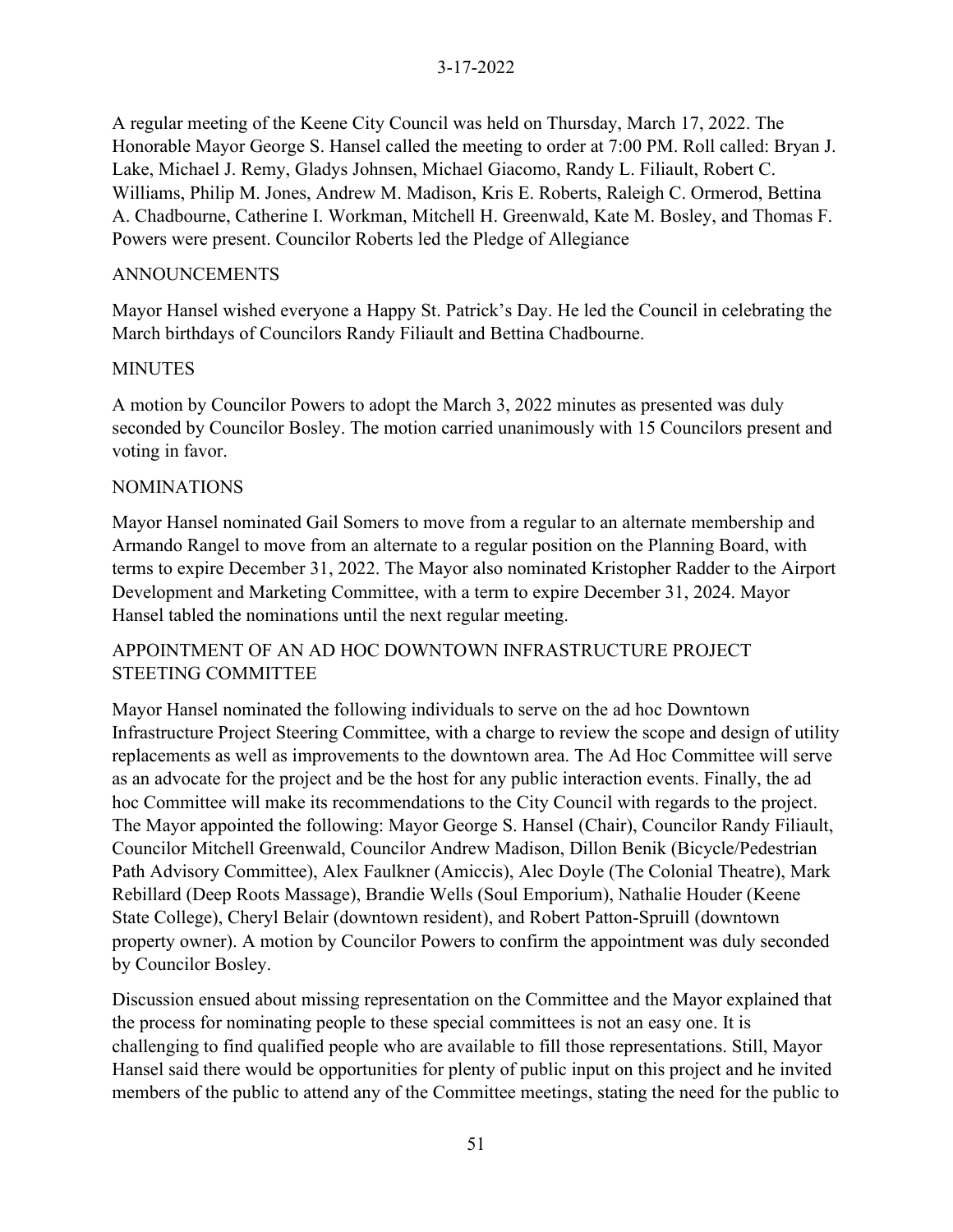step-up and weigh-in on this project so it is successful. The motion to confirm the appointments carried unanimously with 15 Councilors present and voting in favor.

# COMMUNICATION – DANYA LANDIS/MACHINA KITCHEN AND ARTBAR – REQUEST TO USE CITY PUBLIC PARKING SPACES – PARKLETS

A communication was received from Danya Landis, requesting use of public parking spaces in front of her establishment for the location of parklets that would be used to expand the outdoor dining spaces for the restaurant. Mayor Hansel referred the communication to the Planning, Licenses, and Development Committee. The concept of parklets would be discussed later in the agenda.

# COMMUNICATION – COUNCILOR REMY – CONFLICT OF INTEREST – KYPN FOOD FESTIVAL

A communication was received from Councilor Remy, who serves as the Event Chair for the Keene Young Professionals Network, requesting that he be allowed to abstain from the vote on the license for this event. Councilor Remy stated that he was not confident that he had a conflict of interest and was seeking Council input. A motion by Councilor Powers to accept that the conflict of interest exists was duly seconded by Councilor Bosley. The Clerk clarified that a yes vote would accept the conflict and a no vote would indicate the Council sees no conflict. Discussion ensued.

Councilor Bosley noted a lengthy discussion at the PLD Committee with the City Attorney about conflicts of interest and how the matter applies appropriately to boards and commissions that Councilors sit on. However, there was clarification that this was not about organization members, but those who sit in executive roles for those organizations. Councilor Bosley also made the assumption that a board or commission seat should constitute a conflict when negotiating financial contracts with the City, not necessarily on the level at which Councilor Remy serves on KYPN.

The City Attorney noted that an amendment to the Rules of Order would be discussed later on the agenda. The existing and possibly amended Rule did not include fiduciary obligations, only pecuniary. Fiduciary responsibilities are those that imply a duty of loyalty to some entity and is not just financial. However, if the Council believed that Councilor Remy's work on this project put him in positions of duty of loyalty to that project, then the City Attorney said they might want to find a conflict. Having encountered this issue in many different capacities, Mayor Hansel said his opinion was that a conflict exists when the City is on one side of a negotiation and an organization is on the other side—when there is potential for opposing interests. He did not see a conflict for permits and licenses that involve no negotiations. On a vote of  $1-14$ , the City Council found no conflict of interest to exist. Councilor Williams voted in the minority.

COMMUNICATION – COUNCILORS WILLIAMS, WORKMAN, AND LAKE – ENCOURAGING THE CITY TO DEVELOP A HOMELESSNESS STRATEGY THROUGH PROGRAMS THAT FOCUS ON REDUCING HARMS ASSOCIATED WITH HOMELESSNESS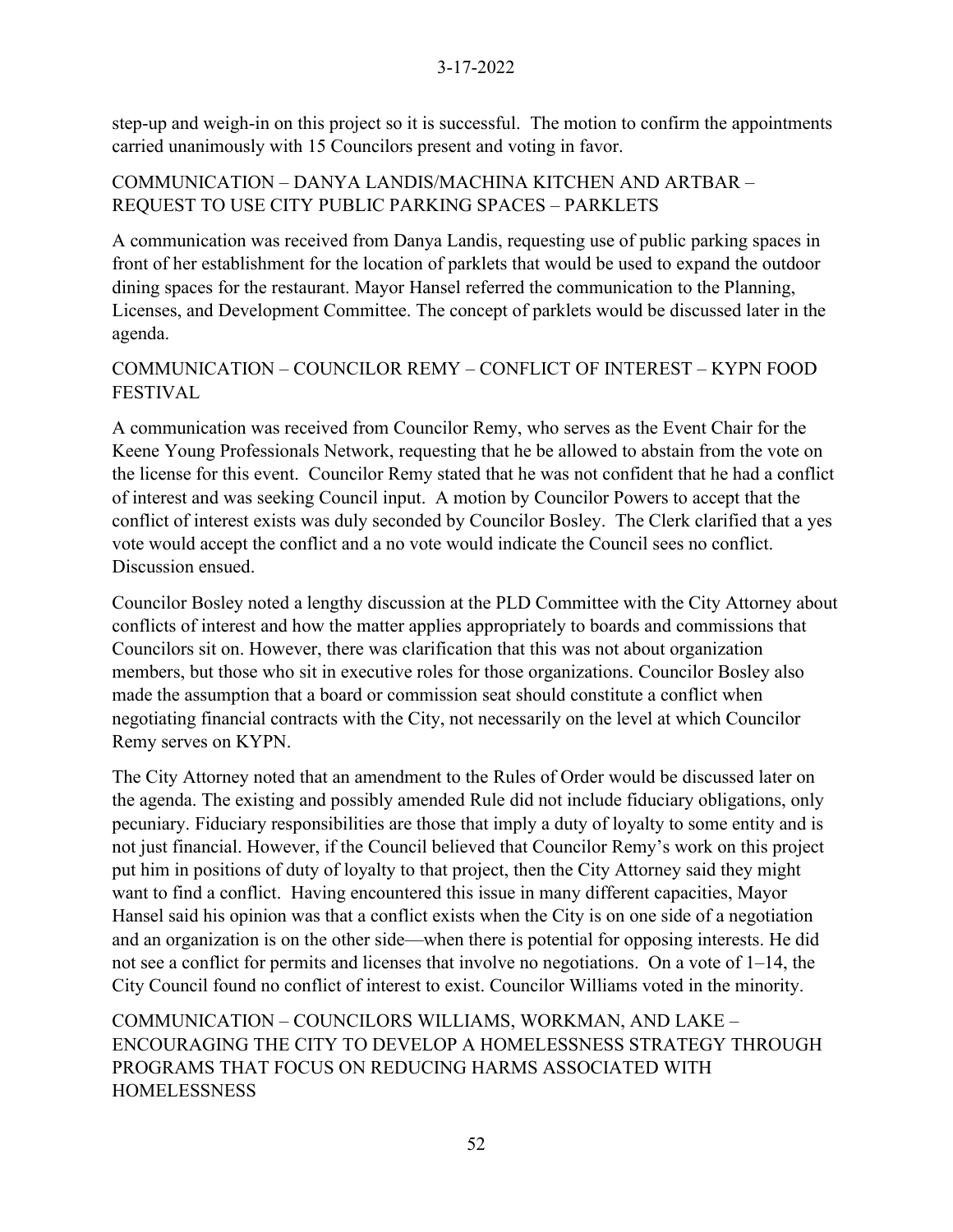A communication was received from Councilors Williams, Workman, and Lake, asking that the City take stock of its housing and homelessness strategy and consider instituting programs that focus on reducing harm associated with homelessness, which affects both people experiencing homelessness and the broader community. Mayor Hansel referred the communication to the Finance, Organization, and Personnel Committee.

## PLD REPORT – DANYA LANDIS/MACHINA KITCHEN & ARTBAR – REQUEST TO SERVE ALCOHOL AT SIDEWALK CAFÉ

A Planning, Licenses, and Development Committee report read, recommending that Machina Kitchen & ArtBar be granted permission to serve alcoholic beverages in connection with their Sidewalk Café License, subject to the customary licensing requirements of the City Council, and compliance with the requirements of Sections 46-1191 through 46-1196 of the City Code. A motion by Councilor Bosley to carry out the intent of the Committee report was duly seconded by Councilor Giacomo. The motion carried unanimously with 15 Councilors present and voting in favor.

# PLD REPORT – GAIL SOMERS/YAHSO JAMAICAN GRILLE – REQUEST TO SERVE ALCOHOL AT SIDEWALK CAFÉ

A Planning, Licenses, and Development Committee report read, recommending that Yahso Jamaican Grille be granted permission to serve alcoholic beverages in connection with their Sidewalk Café License, subject to the customary licensing requirements of the City Council, and compliance with the requirements of Sections 46-1191 through 46-1196 of the City Code.

The City Clerk recognized that Councilor Greenwald had a standing conflict of interest as the property owner of 45 Main Street, the location of the Jamaican Grille. A motion by Councilor Bosley to carry out the intent of the Committee report was duly seconded by Councilor Giacomo. The motion carried unanimously with 14 Councilors present and voting in favor. Councilor Greenwald abstained.

# PLD REPORT – KEENE YOUNG PROFESSIONALS NETWORK – KEENE FOOD FESTIVAL – REQUEST TO USE CITY PROPERTY

A Planning, Licenses, and Development Committee report read, recommending that the Keene Young Professionals Network be granted permission to use downtown City rights-of-way on Saturday, June 4, 2022 with rain date of June 5, 2022 subject to the discretion of the applicant, to conduct a Food Festival conditional upon the following:

- The furnishing of a certificate of liability insurance in the amount of \$1,000,000 naming the City of Keene as an additional insured;
- **•** The signing of a standard revocable license and indemnification agreement;
- That the Petitioner agrees to absorb the cost of any City services over and above the amount of City funding allocated to the event, and agrees to remit said payment within 30-days of the date of invoicing;
- That the footprint and layout for the event shall encumber the traveled portions of Central Square, Main Street both sides from Central Square to Railroad Street and Gilbo Avenue,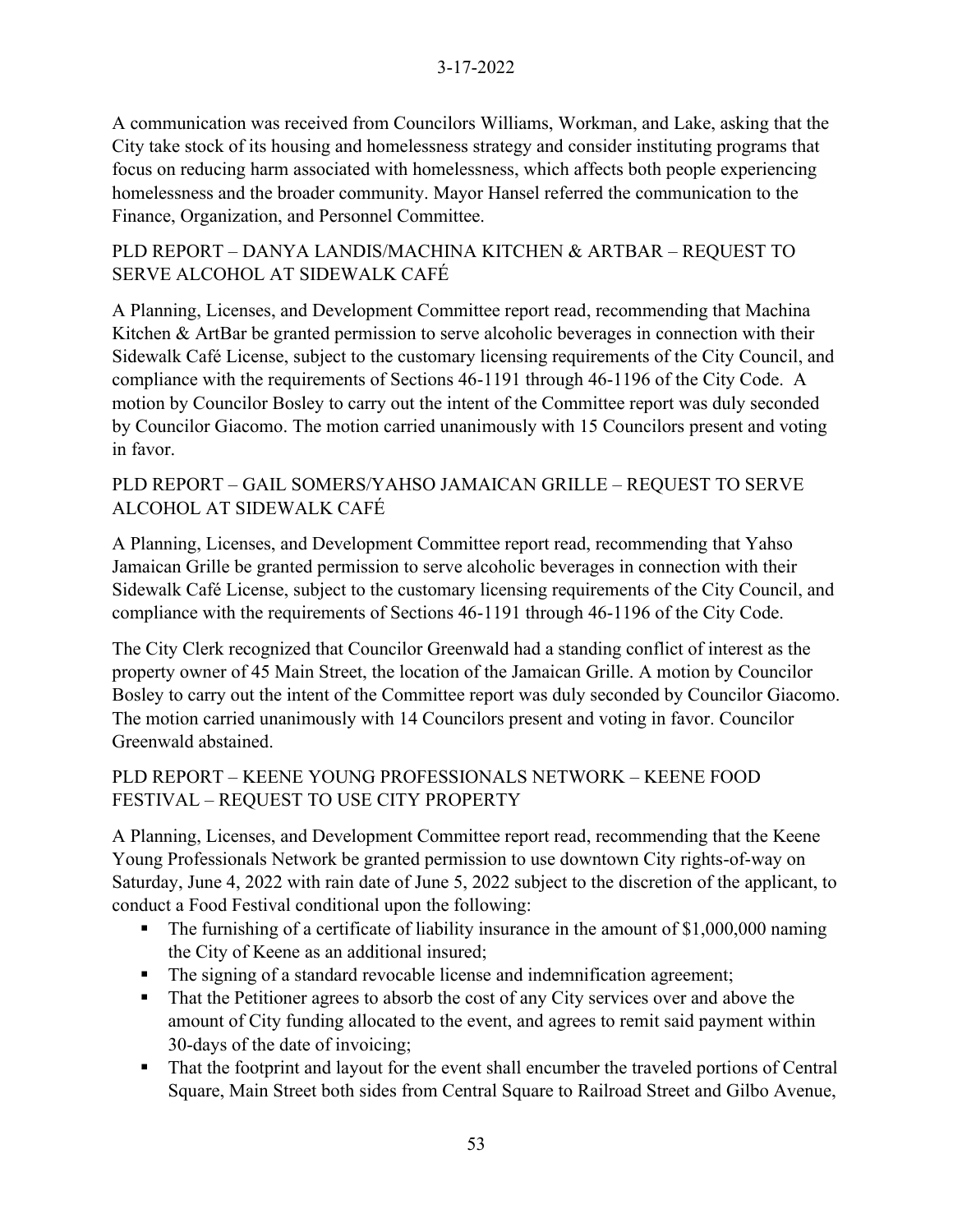and a portion of Railroad Street. Road closures may include any portions of other streets needed to facilitate detour routes. The full extent of road closures and detour routes shall be agreed upon with City staff;

- That the Petitioner is permitted to place porta-potties in City parking spaces located at the base of Washington Street from Friday, June 3, 2022 to Monday June 6, 2022, which will be chained together and affixed to ensure they are not vandalized while unattended overnight;
- That the actual event will be held from 11:30 AM to 4:00 PM with the times for set up and clean up to be established with City staff;
- That free parking be granted under the provisions of the free parking policy for City parking spaces on Washington Street needed for storage of equipment from Friday, June 3, 2022 to Monday June 6, 2022; and spaces within the event footprint on the day of the event;
- The submittal of signed letters of permission from any private property owners for the use of their property; and
- Said permission is granted subject to obtainment of any necessary licenses or permits and compliance with all laws; and compliance with any recommendations of City staff.

A motion by Councilor Bosley to carry out the intent of the Committee report was duly seconded by Councilor Giacomo. Discussion ensued. Councilor Johnsen referred to the permission for the applicants to place porta-potties overnight in City parking spaces and she referred to the comment "to ensure they are not vandalized while unattended overnight," and asked how they will assure that. Councilor Remy replied that they would be chained together, which makes it harder to tip them over. Councilor Remy continued commenting that the KYPN was excited to bring the event back this year, which is planned to be largely similar to the great event last year, while having learned some lessons. They are still seeking sponsors and volunteers, and he welcomed all the public to attend. Councilor Jones reminded the Council that this event was conceived from the Keene Rebound Committee and the KYPN stepped-up to make it happen. The motion carried unanimously with 15 Councilors present and voting in favor.

# PLD REPORT – RULES OF ORDER – SECTION 4 – QUORUM AND REMOTE PARTICIPATION

A Planning, Licenses, and Development Committee report read, recommending that the City Attorney draft an amendment to Section 4 of the Rules of Order in accordance with the background notes of the Committee's discussion. Mayor Hansel noted that this and the next agenda item were culminations of workshopping some controversial topics out of the previously adopted City Council Rules of Order. A motion by Councilor Bosley to suspend the Rules of Order to allow action on this proposed amendment was duly seconded by Councilor Giacomo.

Discussion ensued. Councilor Bosley recalled the ample time the PLD Committee put into revising this language this year and last. Second, Councilor Chadbourne commended the PLD Committee, saying they did a great job and that she was really happy with the amendments presented.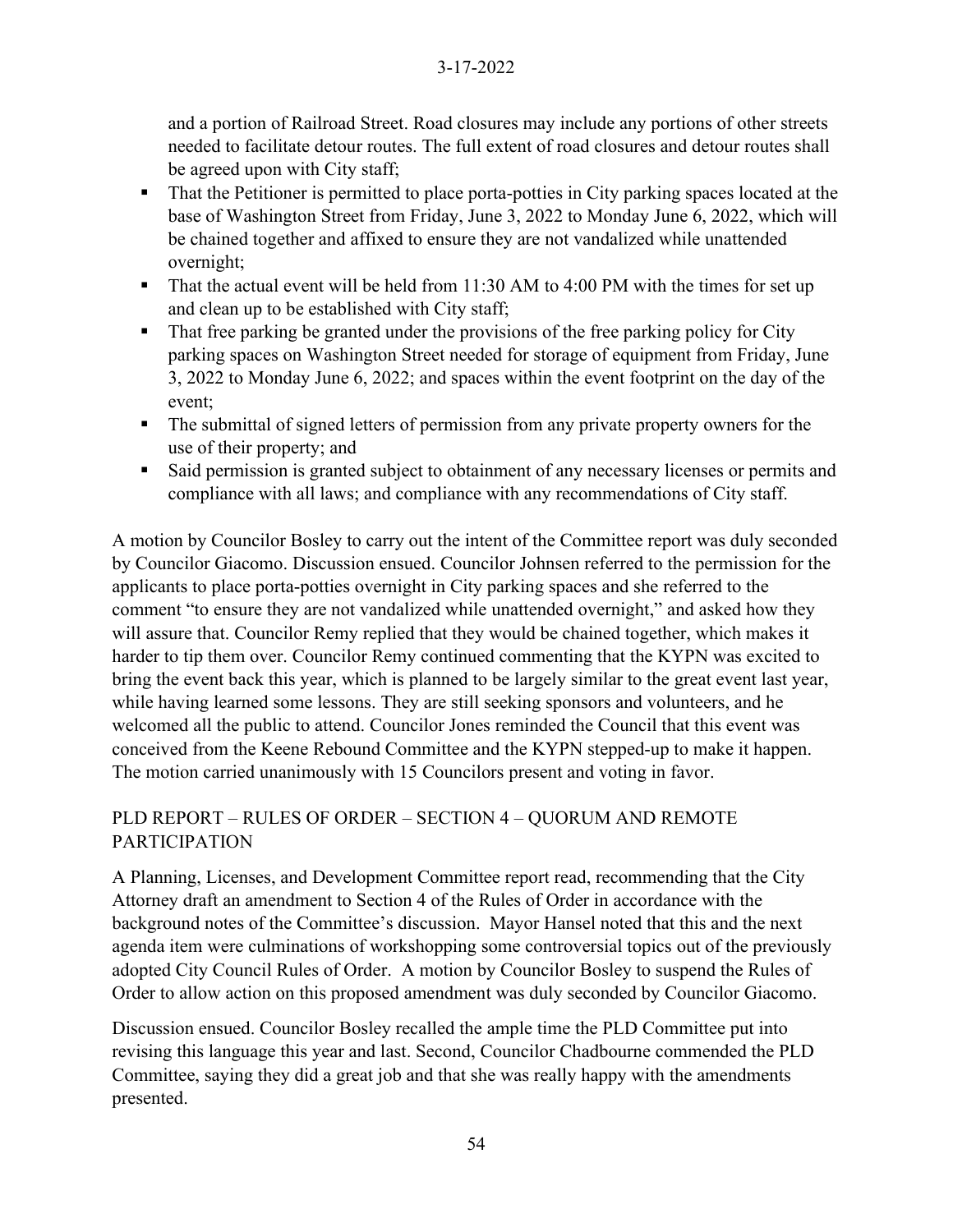The motion to suspend the Rules of Order carried unanimously on a roll call vote with 15 Councilors present and voting in favor. A motion by Councilor Bosley to amend Section Four of the Rules of Order as recommended by the Planning, Licenses, and Development Committee was duly seconded by Councilor Giacomo. Councilor Bosley summarized the PLD Committee report. Mayor Hansel welcomed discussion.

Councilor Workman noted that she would likely vote in opposition. She wanted to highlight that if 24-hour notice is required, then most of the permitted reasons like health issues and road conditions would not be known that far in advance. She said that many parents are already members of the City Council and even single parents had found the time for Council duties. When she asks constituents why they do not run for office, their answers are not usually about lack of availability or remote participation, but because they do not want public scrutiny. Councilor Workman thought this was only happening because the current Council wanted it.

Councilor Jones was opposed and wanted to bring forward three issues. First, he asked the City Clerk, Patty Little, whether the Ordinance governing Councilors' pay was based on attendance. The City Clerk responded that the City Charter contains the compensation provision for City Councilors. Councilor Jones addressed the City Attorney, Thomas Mullins, stating that because of the Americans with Disabilities Act (ADA) the City must provide reasonable provisions to those with disabilities, but under this amendment, those participating remotely would not be counted as a part of the voting quorum. The City Attorney confirmed that those participating remotely cannot be counted as a part of the quorum because the current State Statute provides that a quorum must be present physically. Thus, Councilor Jones asked how a disabled person who needs remote participation would ever be counted as a part of the quorum. The City Attorney said they could not by State Statute. Councilor Jones questioned what would happen if technology "cut-out" for someone participating remotely. The City Attorney said that at that point they would be considered absent and the meeting would continue with the quorum present; just like if a Councilor walked out of the Council Chambers before a vote. Mayor Hansel agreed that Councilors could walk out on a vote in the Council Chambers if they choose. The City Attorney said the Rules were amended in the past so that Councilors do not need permission to exit the meeting.

Councilor Roberts said this was a tough one as he read the language and listened to his peers. He noted that he has some extremely serious disabilities, and it requires significant effort for him to be present at Council meetings, from which he is very exhausted after. Still, he said he was elected to represent the people and be present. He said Councilors are elected for up to four years and under this amendment, they could never have to show up. Councilor Roberts also suggested caution on the wording because he found the amendment a little insulting to those with disabilities, when he makes the effort to be present.

Councilor Workman echoed Councilor Roberts remarks. Councilor Workman asked the City Attorney, whether this amendment was adopted, if the City would still have to follow the ADA and provide reasonable accommodations if a person with a disability requested. The City Attorney stated that his understanding was that Councilor Workman's statement would be correct under the current State law.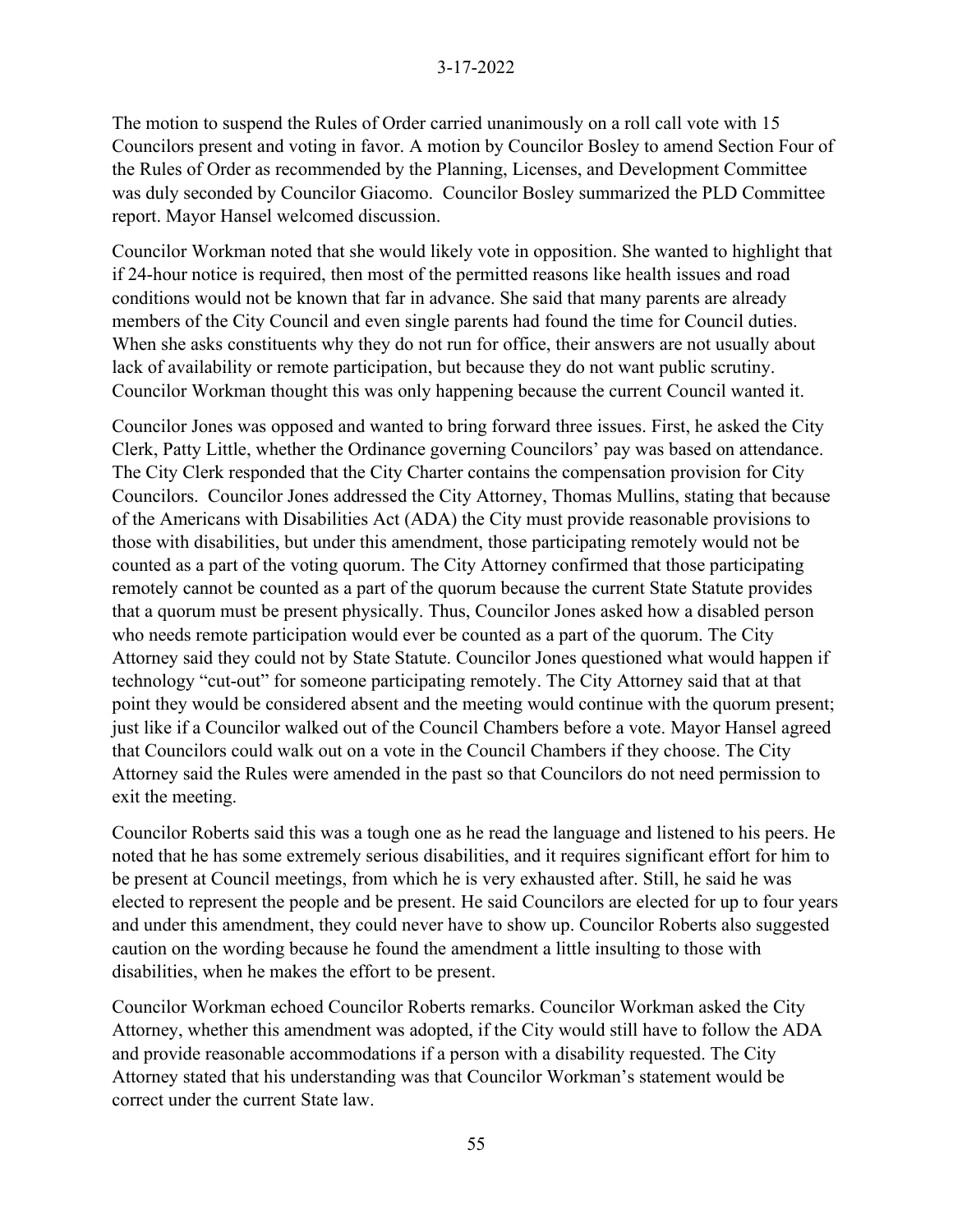The City Attorney continued, noting that there was a case presently pending before the First Circuit Court of Appeal that came out of the NH House of Representatives during Covid-19. There was an action file against the Speaker of the House because the House had adopted a rule that basically prohibited remote participation. The City Attorney said that some members of the House sued, claiming that it was a discriminatory matter under the ADA and Federal Rehabilitation Act. The Federal District Court in Concord avoided the question of disabilities and essentially said that the House of Representatives is a co-equal branch of government and has the right to make its own rules, and so they dismissed the request for injunctive relief. When the matter went to the First Circuit Court—a three-member panel—the District Court's decision was reversed. The District Court and the Appeals Court reached different conclusions, after which the House of Representatives requested that the full Circuit Court of Appeal rule on the matter, which had not yet occurred. The City Attorney clarified that even if the House of Representatives rules that they do not have to provide remote accommodations that would not necessarily apply to this City Council. This was the City Attorney's way of saying the risk was still there and he would not like to be in the position where the City Council disallows the remote opportunity to someone who meets ADA qualifications.

Councilor Ormerod looked at this matter from the world we live in now, in which many organizations are operating remotely and making decisions that impact life. He said the City proved they could do remote participation during Covid-19. Many of the boards he is a member of have successfully conducted business remotely. Councilor Ormerod knew the Council could be very effective operating this way. He clarified that the decision would still be left to the discretion of the public body to allow or disallow remote participation. The decision is usually by consensus but if that does not exist, the Chair can still use their discretion, which can be overruled if it is clear someone has abused the privilege. Thus, the PLD wrote this Rule to control for misbehavior. Councilor Ormerod supported this amendment.

Councilor Johnsen said it was an interesting conversation at PLD and she heard both sides, including Councilor Filiault's comments that the current language in the Rules had been working since the 1800s and should still work now. Councilor Johnsen thought we had become much more sophisticated since then and are no longer just a group of very dedicated men getting together at these meetings. Now there is a mixture of people and the PLD Committee hoped for all kinds of inclusivity. She cited the Chair needing to give her a ride to PLD in poor weather conditions, when she could have been present by Zoom (which she was able to do for the Heritage Commission that same day). She said there are circumstances in human beings' lives that come into play for those dedicated to this Council process. Councilor Johnsen still wants to contribute when she cannot be physically present.

Councilor Bosley spoke to Councilor Roberts' points. Councilor Bosley thought one of the most important things were the following proposed words: "Remote participation by members is discouraged." She said that no one wanted to see remote participation happening, but that all Councilors had moments of extenuating circumstances in their lives. She heard that this had worked since the 1800s, but said that today there are Councilors who travel for work or might not be able to find childcare. She believes that her opinion on the Council is valuable, and she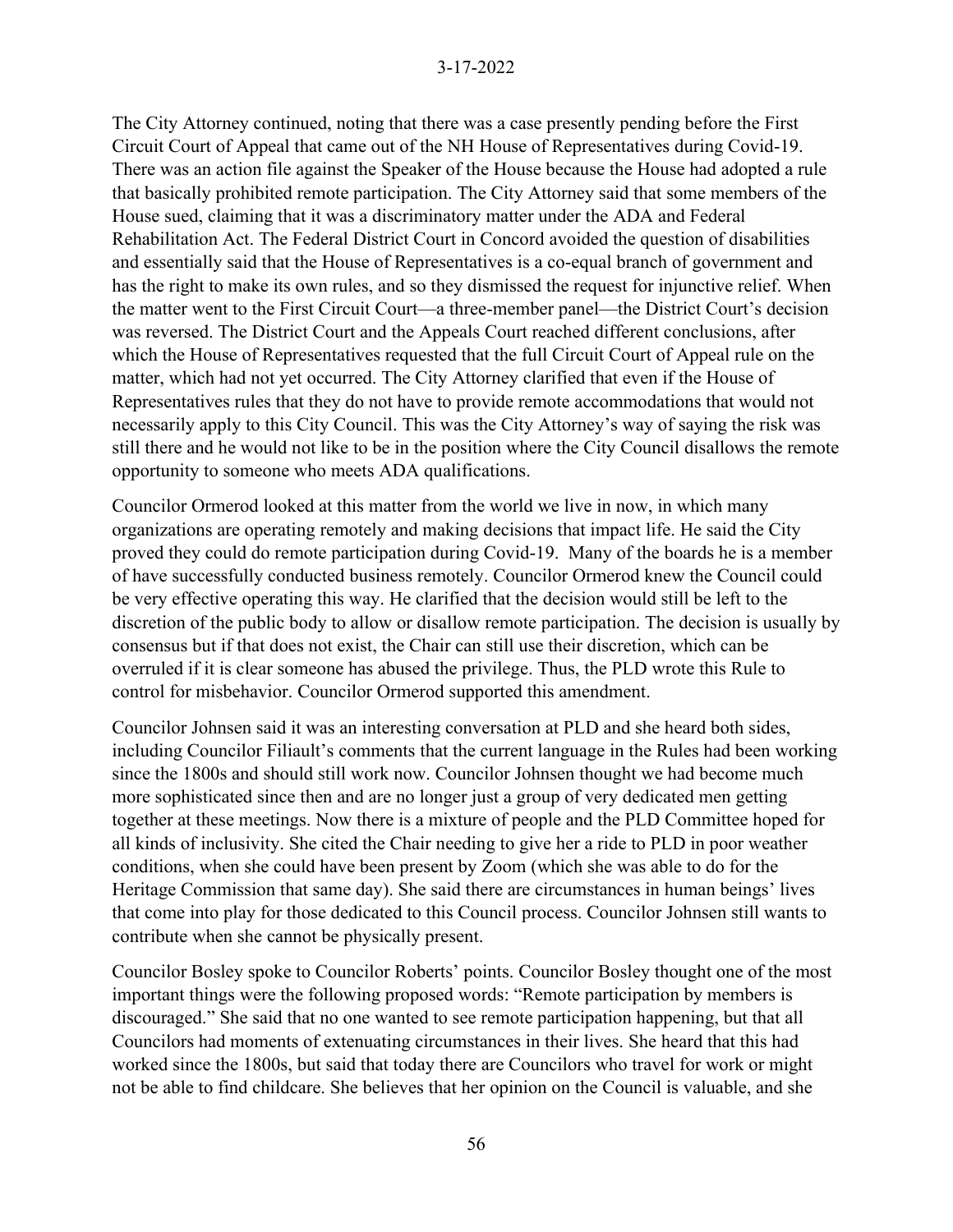thinks creating an environment where all know that being in the room is the most effective way is important. She said it was clear during Covid-19 that Zoom meetings were laborious and there was probably less verbal participation than when present in the Council Chambers. Councilor Bosley said this provision would only be for extenuating circumstances and it was clearly stated that it was discouraged.

Councilor Filiault stated his opinion that, "If it ain't broke, don't fix it." He realized that new technologies were available, but said that did not mean it was better than what the Council had been doing. He said that Zoom was ineffective and it did not work well during the pandemic. He cited Councilor Johnsen's mention of road conditions, which he said someone would not know 24 hours in advance. He said more questions were arising during this discussion and he said it was "opening a can of worms." He was unsure how far this issue could go in trying to make Council convenient to everyone, which he said would never happen. He said there was a Council of 15 members so the body could still function when people are absent. He said the Rules were designed to work. He understood the need to return to Zoom if there were another emergency order. He said that if someone running for Council could not commit to being present just two nights monthly, then they should not run; the Council could not accommodate everyone in every situation. Councilor Filiault said the 24-hour aspect would not work. He stated kudos to Councilor Roberts because people should be making every effort to show-up. Councilor Filiault thinks constituents would agree that Councilors were elected to show-up. He added that the statement saying it is discouraged proved that the Council does not really like it. Councilor Filiault noted he continued to be adamantly opposed to this amendment.

Councilor Giacomo was unsure what Councilor was only attending two meetings monthly, stating that it is more like four to five meetings, which did not include other City Committees the Councilors sit on. Councilor Giacomo continued agreeing with Councilor Filiault's comments that remote participation does not work as well, but said that the Council had proven it does work. He said the suggestion was not to switch all of Council to Zoom permanently, but rather to give people every opportunity to participate and give elected officials every opportunity to do their jobs. He said that if two Councilors were absent from the same Ward, that Ward would have no representation. He said all Councilors were voted into this office to participate and because they believe they have something to say; their voices matter and should not just go away due to absence. Councilor Giacomo said this would not change things in a negative direction, but enable alternate solutions to allow participation for permissible reasons. He hoped the Council could agreed that this should never be the first option and that while it is inferior, it has proven effective.

Councilor Lake voiced his support for this amendment because it made sense to use available technology in circumstances out of people's control. As long as the set of circumstances allowed for was narrow enough, he thought it made sense to allow. He said it would not be used often and would not be less efficient. Rather, he thought it would increase participation, which he said the Council should support where possible.

Councilor Jones noted that this option could be abused. He cited how many times, for example, that people tried to run for Council with false addresses and stated that extremists would always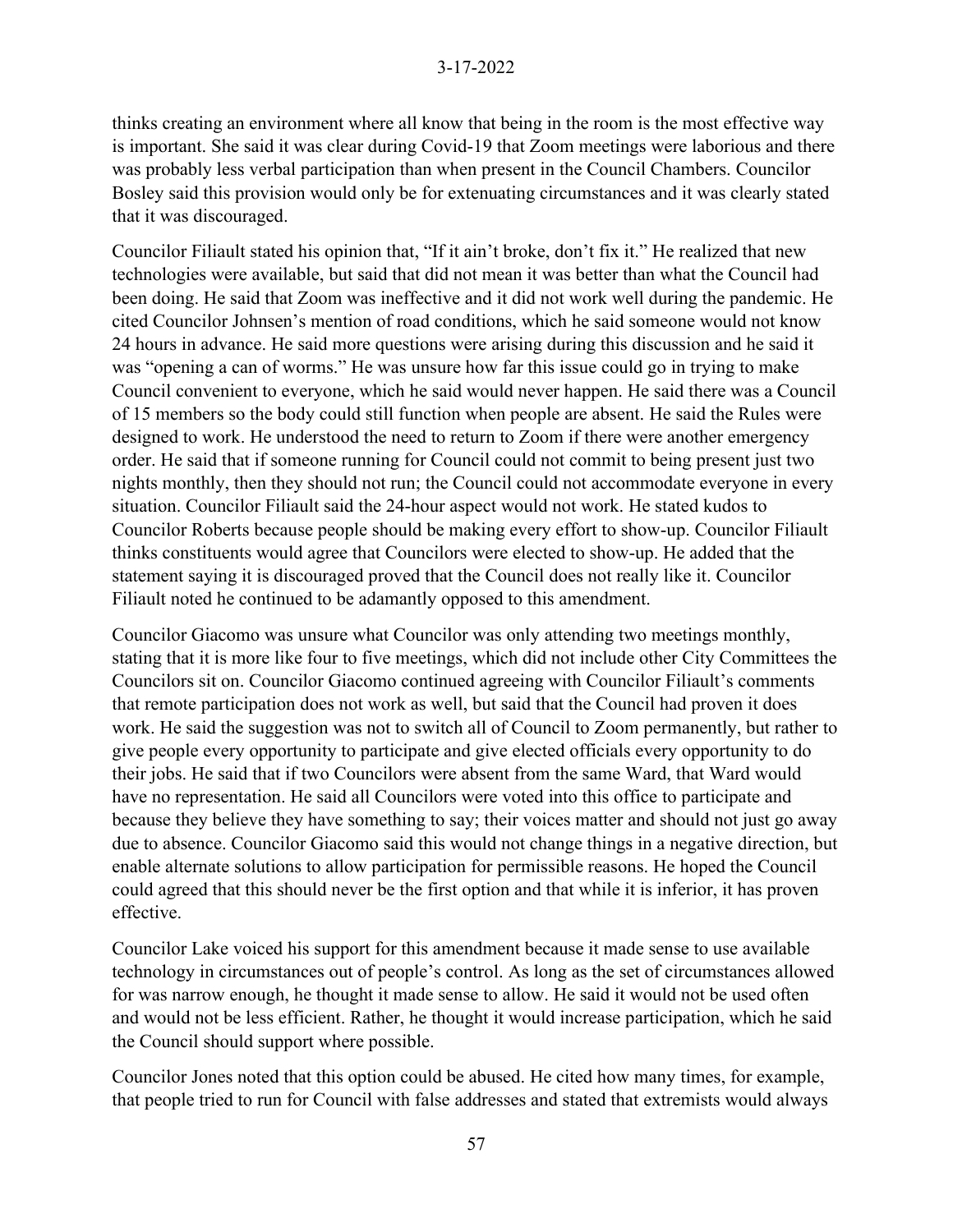take advantage. He said this had become a very divisive society and people with extreme visions are trying to be more involved "just to get their plight out in front of people." He said that with this option, a Councilor could never attend meetings in person. Councilor Jones wanted to avoid abuses and vulnerability to extremism.

Councilor Lake addressed this issue of potential abuses. He stated that his reading of the amendment found provisions included to combat someone openly abusing the privilege because the public body can use its discretion and vote to disallow the remote participation. He said abuses would be stopped unless the whole Council allowed it to happen.

Councilor Roberts also addressed potential abuses, stating that some could consider the repeated inability to find childcare as an abuse of the privilege, for example. He said there was no definition of abuse, and it could be different to each Councilor. He said they were present to do the business of the Council and not to decide who might be abusing remote participation.

On a roll call vote of 11–4, the motion carried to amend Section Four of the Rules of Order as recommended by the Planning, Licenses, and Development Committee. Councilors Filiault, Jones, Roberts, and Workman voted in the minority.

PLD REPORT – RULES OF ORDER – SECTION 15 – CONFLICTS OF INTEREST

A Planning, Licenses, and Development Committee report read, recommending that the City Attorney draft an amendment to Section 15 of the Rules of Order in accordance with the background notes of the Committee's discussion. A motion by Councilor Bosley to suspend the Rules of Order to allow action on this proposed amendment at this meeting was duly seconded by Councilor Giacomo. The motion carried unanimously on a roll call vote with 15 Councilors present and voting in favor. The Rules were suspended. A motion by Councilor Bosley to amend Section 15 of the Rules of Order as recommended by the Planning, Licenses, and Development Committee was duly seconded by Councilor Giacomo.

Councilor Bosley summarized the Committee report. She noted that language was changed in the beginning of the proposed amendment to only account for immediate family's pecuniary interests—not personal—but that language did not carry through to the final paragraph of the amendment. There was an additional statement that, "The Mayor and Council shall file with the City Clerk each January a Statement of Interest form," on which the intention is for the Councilors to identify their source of employment and any boards or organizations they sit on. This statement also reads that it should be done for the immediate family as well. Councilor Bosley proposed the following amendment, which she said was the original intent of the PLD Committee's discussion and vote, as reflected in the meeting minutes.

A motion by Councilor Bosley to amend the proposed Section 15 of the Rules of Order to strike the second sentence of the final paragraph to instead read: "The Statement of Interest shall identify for each Councilor and for each person in the immediate family the person's employer, and shall state for each Councilor any board, commission, organization, association, or other entity with which the person is a member of and whether the person holds a leadership position in that organization," was duly seconded by Councilor Giacomo. Discussion ensued.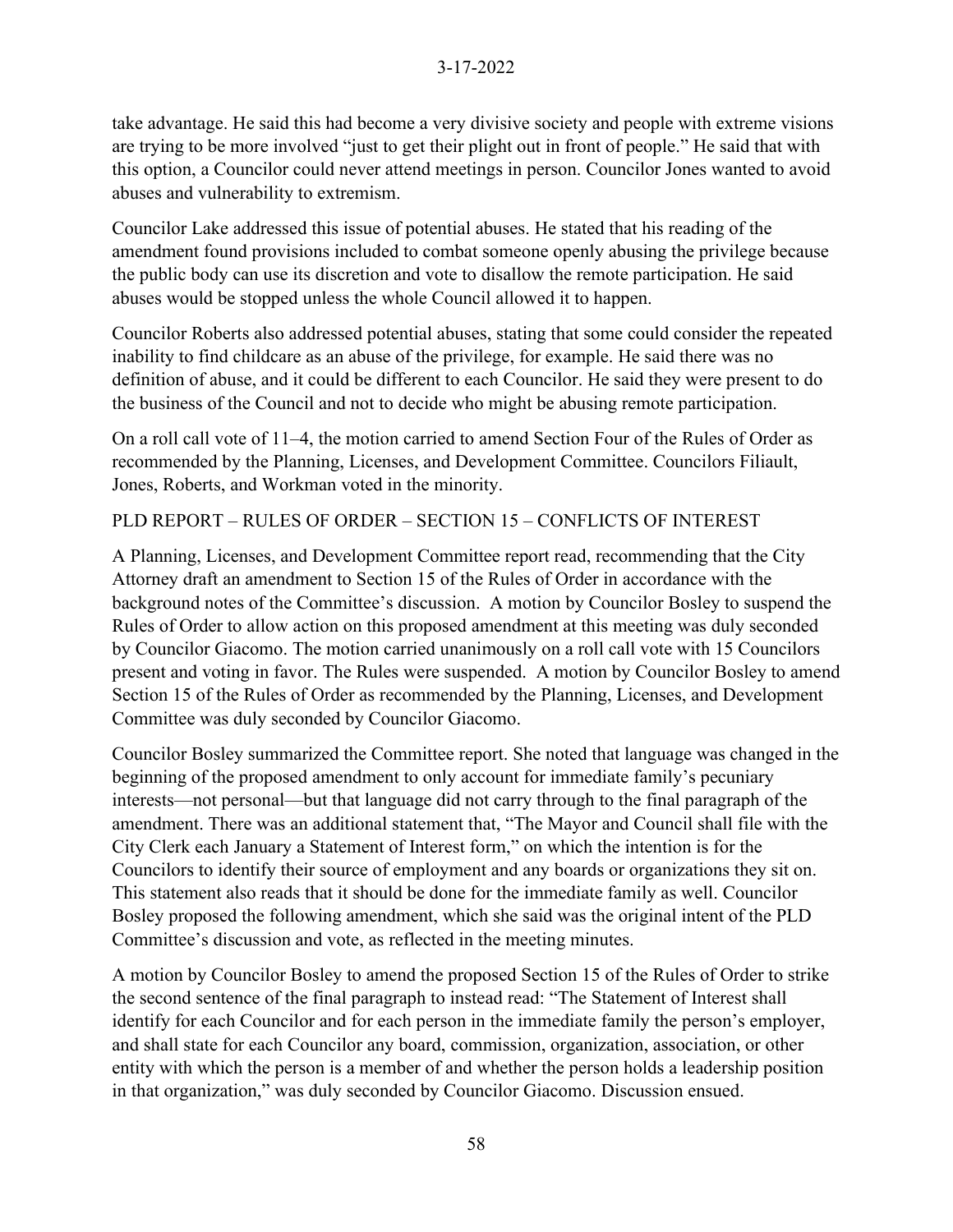Councilor Roberts wanted to know why the word "household" was stricken and replaced with "immediate family." He noted that more households in the US are unmarried and thus someone could have a closer interest with a partner who is not in their immediate family, but is a part of their household. He provided further examples. He said that calling this "immediate family" was limiting to an older demographic that is largely married. He thought caution was needed on changing these terms. The City Attorney said that this went back to the defined term of immediate family in the first paragraph, which is "the parent, a child, or other member of the Councilor's immediate family" as those in the household. The definition does not require biological relation. Councilor Roberts still thought that immediate family was clear, whereas the language earlier in the section could be a partner, which he said left a lot for the Council to make the determination versus the Ordinance doing so.

Councilor Giacomo said part of what Councilor Roberts was speaking to was what the PLD Committee discussed as only looking for pecuniary interests of immediate family members because there is usually a financial tie to those in one's household.

Councilor Filiault had a problem with this amendment, but said it had nothing to do with the wording. He said there used to be strict standards on when to suspend the Rules of Order. He thinks the Rules were now being suspended often when he did not think it was needed. Then amendments are proposed on the floor while the Rules are suspended, like at this meeting, which he opposes. He realized that the PLD Committee had spent a long time on this issue, but he would rather have it go back to Committee than have amendments happening on the fly while the Rules are suspended. Councilor Filiault said he was opposed to the amendment not because of the wording but because the Rules were being suspended to amend something hastily.

Councilor Jones asked whether the Statements of Interest be public because they state Councilors' and immediate families' places of work and more. Mayor Hansel replied in the affirmative. Councilor Jones said that would open issues too. He was scared that there could be abuses, or people showing up to family members' places of work, for example. He did not think it necessary to expose where spouses work. Councilor Jones said that for years, Councilors just stated when their spouses had pecuniary interests. He said it worked well for years without filing such documents.

Councilor Lake was sympathetic to the idea that the Council should not be amending things while the Rules are suspended. He thought this amendment would get that Statement of Interest to function as anticipated. He asked the City Attorney.

The City Attorney clarified that when he drafted this version of the amendment, it was based on the PLD meeting that was captured about the distinction between pecuniary and personal interests for Councilors and their immediate family. Unfortunately, the City Attorney said those details did not carry into the final paragraph. He said the final paragraph was intended to keep the same structure: for each Councilor and their immediate family, pecuniary interests should be disclosed, however, only the Councilor must disclose personal interests, such as the boards they sit on. He said the Council had discussed whether to have this Statement of Interest last year, but the amendment was not adopted.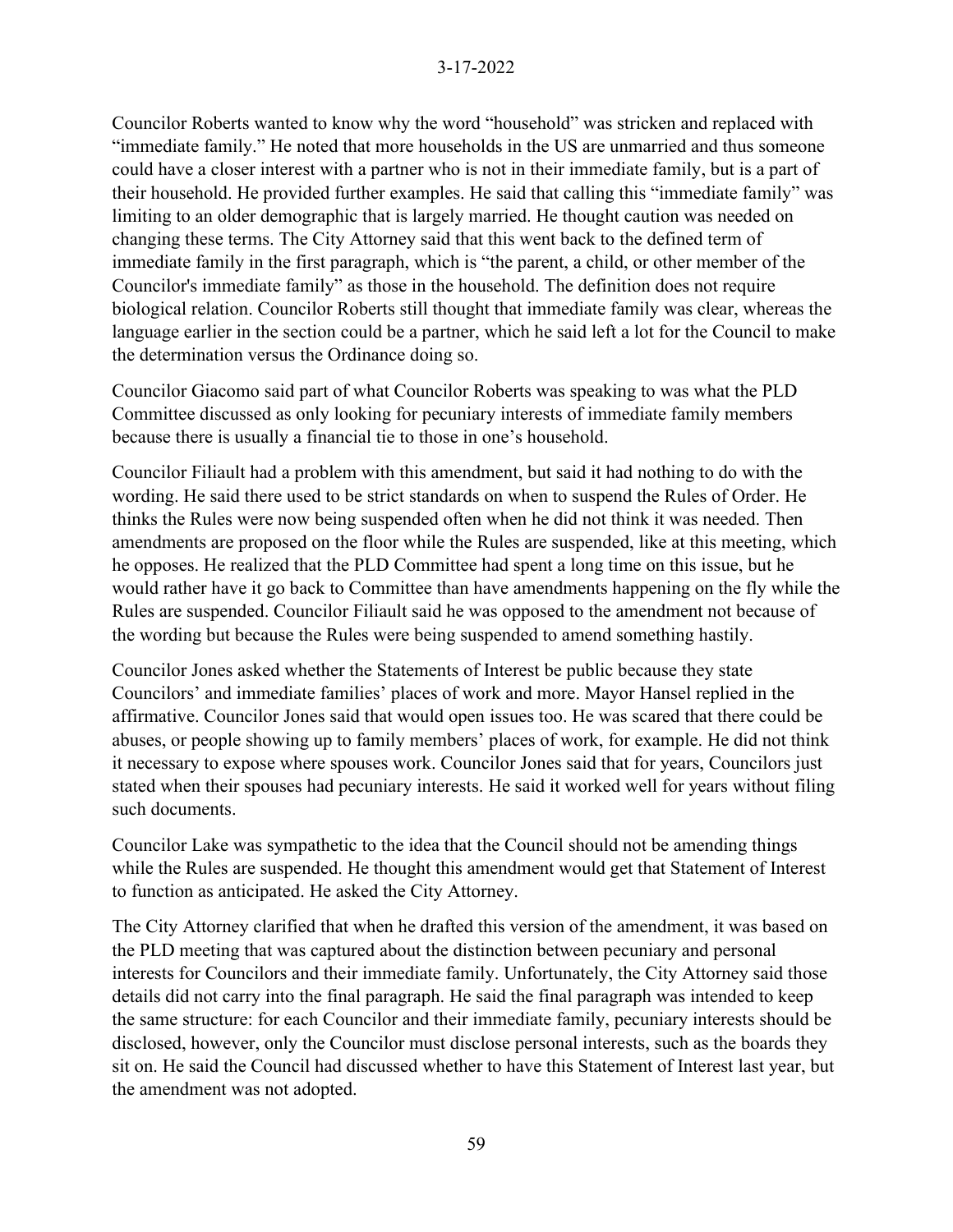Councilor Madison asked the City Attorney whether campaign contributions to a City Councilor—cash or in-kind services—would be considered pecuniary interests that the Councilor would have to disclose. The City Attorney replied, "Yes, probably" under the definition of pecuniary interest, because the language is for basically any financial interest that a Councilor receives that other members of the public do not enjoy, especially if it impacts one's interests as a Councilor.

Councilor Greenwald said he understood parts of the amendment but in no way thought that Councilors should need to identify campaign contributors He did not see it as the meaning of conflict of interest. The City Attorney replied that the question becomes whether it is a financial consideration or economic gain to the Councilor that is not otherwise available generally to the public. Thus, if the campaign contribution would affect the Councilor's decisions as a Council member, which it is not supposed to, then the Councilor would potentially need to report that. Councilor Greenwald continued that there had been a good system that had worked for a very long time that was focused only on pecuniary interests. He said this seemed like an amazing amount of fine disclosure. He said it was a small town and it was no great secret what clubs Councilors belong to. He said the issue came down to personal integrity.

Councilor Madison responded to Councilor Greenwald, stating that historically it had not been an issue for Councilors, but Councilor Madison said that had changed in recent years. He wondered why a Councilor would want to hide where they are receiving campaign money from; if you feel it should be hidden from the public then Councilor Madison said perhaps you should not be accepting it. Working for the State of NH, he understood what it was like to have his personal information available to the public.

Councilor Filiault said there had already been several questions and a hasty amendment. He said this is why not to suspend the Rules.

A motion by Councilor Filiault to send this amendment back to the PLD Committee was duly seconded by Councilor Jones. On a vote of 12–3, the motion carried. Councilors Lake, Giacomo, and Ormerod voted in the minority.

Mayor Hansel recognized the Chair of the PLD Committee, Councilor Bosley, who noted that only one City Councilor showed up for this discussion at the last PLD meeting, which was why this was happening. Councilor Bosley challenged all Councilors to attend this discussion at the next PLD meeting because she did not want this to keep happening.

FOP REPORT – ACCEPTANCE OF 2022 WELLNESS GRANT – HUMAN RESOURCES DIRECTOR

A Finance, Organization, and Personnel Committee report read, recommending that the City Manager be authorized to do all things necessary to accept the wellness grant from HealthTrust to be used for employee wellness activities in 2022. A motion by Councilor Powers to carry out the intent of the Committee report was duly seconded by Councilor Remy. The motion carried unanimously with 15 Councilors present and voting in favor.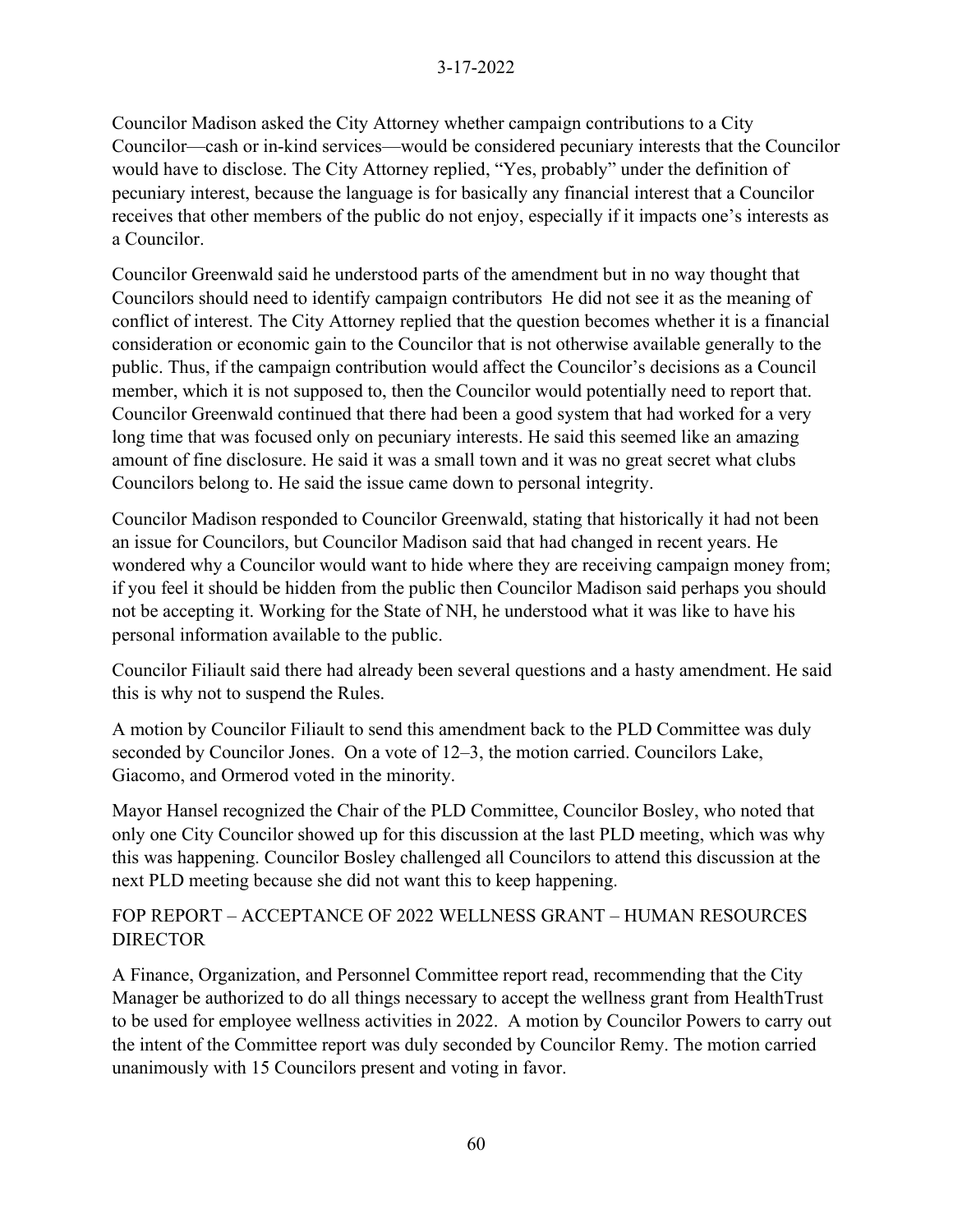## FOP REPORT – ACCEPTANCE OF THE LOCALITY EQUIPMENT MATCHING PROGRAM GRANT – FIRE DEPARTMENT

A Finance, Organization, and Personnel Committee report read, recommending that the City Council authorize the City Manager to do all things necessary to accept and expend the GOEFERR Locality Equipment Matching Program Grant. A motion by Councilor Powers to carry out the intent of the Committee report was duly seconded by Councilor Remy. The motion carried unanimously with 15 Councilors present and voting in favor.

FOP REPORT – NEGOTIATE LEASE OF AIRPORT PROPERTY – AIRPORT DIRECTOR

A Finance, Organization, and Personnel Committee report read, recommending that the City Manager or her designee be authorized to do all things necessary to negotiate and execute a lease agreement with Mr. Kevin Provost for land associated with a privately owned hangar. A motion by Councilor Powers to carry out the intent of the Committee report was duly seconded by Councilor Remy. The motion carried unanimously with 15 Councilors present and voting in favor.

## FOP REPORT – AIRPORT OPERATING RIGHTS AGREEMENT – MONADNOCK CHOPPERS – AIRPORT DIRECTOR

A Finance, Organization, and Personnel Committee report read, recommending that the City Manager or her designee be authorized to do all things necessary to negotiate and execute an Operating Rights Agreement with Monadnock Choppers to provide aircraft maintenance services at the Keene Dillant-Hopkins Airport. A motion by Councilor Powers to carry out the intent of the Committee report was duly seconded by Councilor Remy. The motion carried unanimously with 15 Councilors present and voting in favor.

## FOP REPORT – AIRPORT ENGINEERING AND ARCHITECTURAL SERVICES – AIRPORT DIRECTOR

A Finance, Organization, and Personnel Committee report read, recommending that the City Manager be authorized to do all things necessary to enter into an agreement with McFarland Johnson Inc. for Airport Engineering and Architectural Services for the Keene Dillant-Hopkins Airport. A motion by Councilor Powers to carry out the intent of the Committee report was duly seconded by Councilor Remy. The motion carried unanimously with 15 Councilors present and voting in favor.

# FOP REPORT – PROFESSIONAL SERVICES CONTRACT FOR MAPPING CITY CEMETERIES AND ASSOCIATED SOFTWARE – PARKS, RECREATION AND FACILITIES DIRECTOR

A Finance, Organization, and Personnel Committee report read, recommending that the City Manager be authorized to do all things necessary to approve the expenditure of Cemetery Trust Fund B – Capital Reserve for  $$8,000$  (\$5,000 mapping + \$3,000 annual maintenance fee) to hire Bahar Mapping for a professional services contract to map the City cemeteries, which includes an interactive navigation station that allows the ability for cemetery guests to "find their love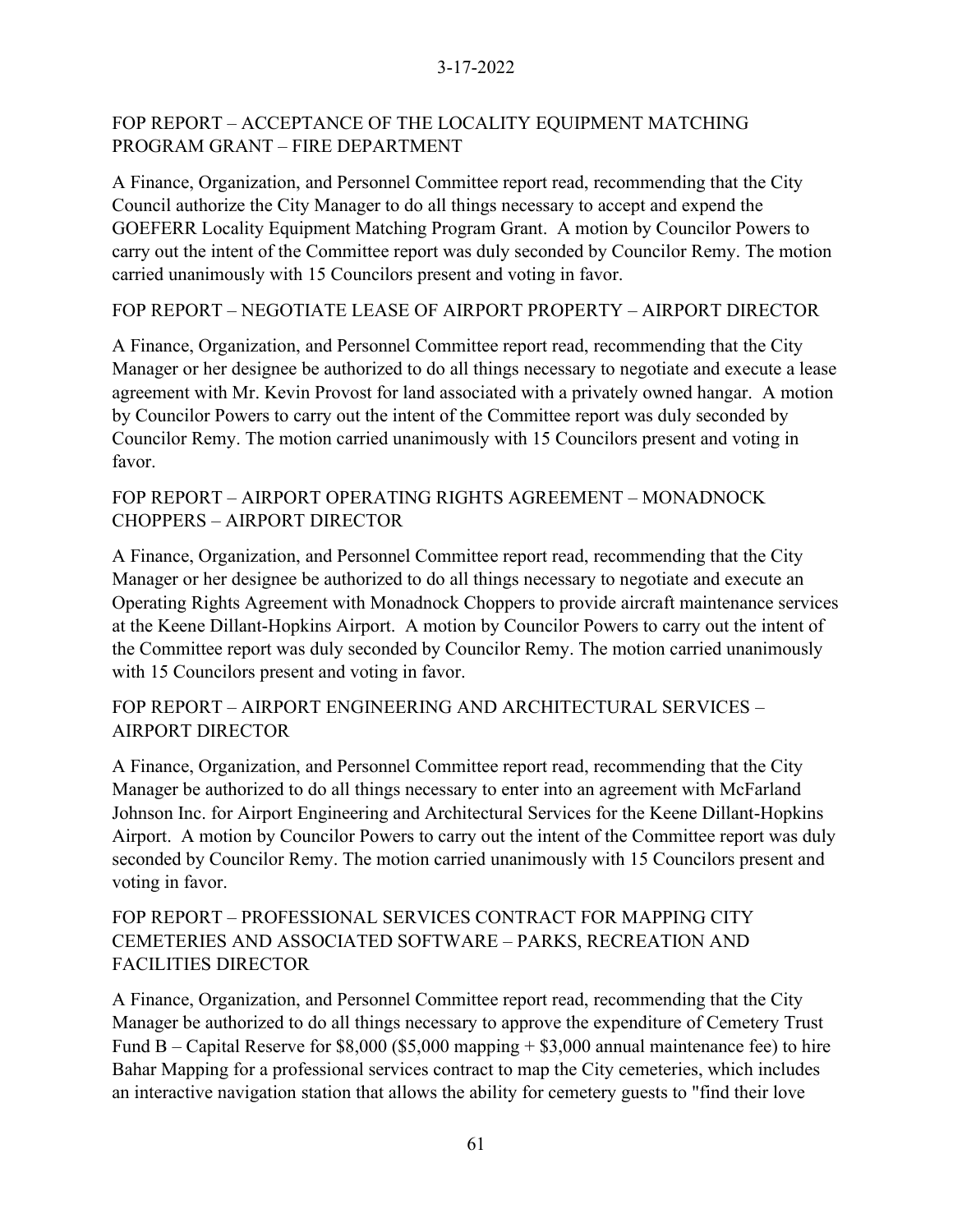one." In addition, the authorization includes approval for up to 3 years of an annual maintenance fee of \$3,000, which may include a periodic increase. A motion by Councilor Powers to carry out the intent of the Committee report was duly seconded by Councilor Remy. Discussion ensued.

Councilor Bosley asked whether this would include small private cemeteries and the City Manager said it would be all of the City cemeteries, but not ones on private property. Councilor Giacomo asked whether this was software based on the City website or if it was an application. The City Manager believed it was a web-based platform. Councilor Williams stated this was a cool project that would do well for tourism for those who tour historic family gravestones. Councilor Ormerod asked whether this \$8,000 expenditure would save staff time and increase efficiency so they can be doing other things. The City Manager replied that it would help but not a lot; there are not a lot of requests that impact staffing. She said this was more of a service to make the mapped cemetery plots available and interactive to the average citizen at all hours. Councilor Jones asked whether this is a one-time service that the City continues or if it needs to be renewed annually and the City Manager replied that it is both. There is an initial cost to get it up and running and then an annual maintenance fee. She reminded that this was not coming from the General Fund or taxation, but from the Cemetery Trust Fund. The motion carried unanimously with 15 Councilors present and voting in favor.

## FOP REPORT – BODY WORN CAMERA AND IN-CAR VIDEO SYSTEM IMPLEMENTATION – POLICE DEPARTMENT

A Finance, Organization, and Personnel Committee report read, recommending that the City Manager be authorized to do all things necessary to begin implementation of the Body Worn Camera and In-Car Video program; to apply for, accept and expend any available grant funding related to the Body Worn Camera program funding; and pursuant to Section 2-1336 of the City of Keene Code of Ordinances, waive bidding requirements in Section 2-1332 (1), and Section 2- 1335 as recommended by the City Manager. A motion by Councilor Powers to carry out the intent of the Committee report was duly seconded by Councilor Remy. Discussion ensued.

The City Manager shared good news that this week she was notified by Senator Shaheen's office that the City received \$415,000 of Congressional Direct Spending, which will cover the majority of the camera purchase of \$445,000 for implementation over the next five years. However, this means that implementation cannot begin until the funds are received and that date was currently unknown. In addition to several other grants the City is applying to for this effort, she sought Council support on this now to have the ability to phase it in overtime with some initial purchases for modifications to uniforms and more. The City Manager also shared how excited the Police Department is about these changes, stating that they had done a great job looking at the different systems and choosing one of the most popular. She hoped the Council would approve.

In response to Councilor Jones, the City Manager could not say whether other communities that had done this saw an increase in Right to Know requests. She continued that for the one-month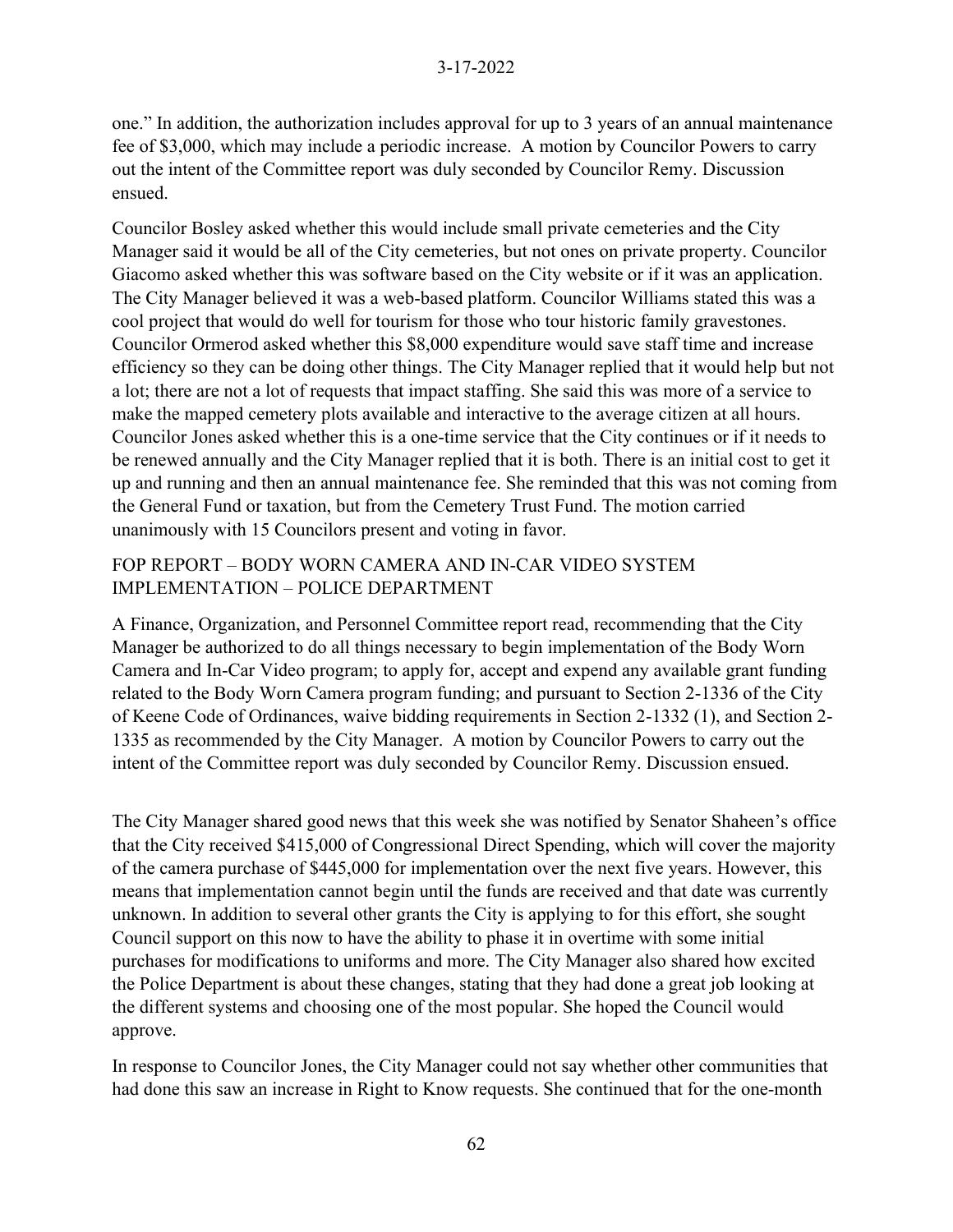Keene had the technology, there was an increase in Right to Know requests that required extra work and developing a new system on redacting. This was a part of the reason the Council approved the addition of an Assistant City Attorney, who will be stationed at the Police Department to deal with these requests and the body worn and in-car camera systems. Mayor Hansel said that in his Mayor's group, there were reports of increased Right to Know requests across the Board.

Councilor Giacomo noted that this all pertained to the first five years and asked what the anticipated life of the hardware was and what happens to this contract after five years if there is not funding available for another half million dollars. Councilor Powers said that a portion of those expenses would likely always remain no matter how long the equipment lasts and there is a portion of the operation dealing with the data gathered that must be managed. However, he said it is much easier with new automated equipment. If in fact this company is the primary vendor and they want to continue, there would likely be a fee for the future and the equipment would either continue past those five years or require updates. If there are equipment updates, that is software and not hardware, so most of what had been purchased could roll over. Much of the hardware associated with uniforms could roll over. He said it was hard to say but he thought any reserve money would be put aside each year for equipment maintenance.

The City Manager said the simple answer was that yes, the City was assuming an additional expense for the future because these pieces of equipment would need to be replaced (every 6–7 years), which would be rolled into the next Capital Planning process. She did not envision costs going down, noting that there had been a considerable price increase between the trial period and now; increased demand is contributing to higher prices. The City Manager had to do some negotiations and modifications to keep the price that was estimated originally. She said the simple answer to Councilor Giacomo's question was that yes, they would be assuming an additional half a million dollars, which would eventually roll into the City's budget.

Councilor Roberts said that technology would continue getting better and cheaper. He said it was important as City leadership to maintain a certain level of trust with the community and these cameras would improve that level of trust, especially with people of color and low-income people. He added that the cameras also protect the officers. Councilor Roberts said it would have been worth it even if these funds were coming from the City's pockets. The motion carried unanimously with 15 Councilors present and voting in favor.

### CITY MANAGER COMMENTS

The City Manager, Elizabeth Dragon, began her report with Green Up Keene on April 23. The Public Works Department would again have drive-through supply pick-up on Saturday rather than the usual sign-up table at Railroad Square. Pre-registration was encouraged and there was a map on the City website so people could sign-up for specific areas.

Next, the City Manager provided an update on the Fire Station Staffing Committee. A smaller group of the Committee had met recently at the Fire Department to review available data and this conversation would continue. She added that they were currently reviewing options for the fire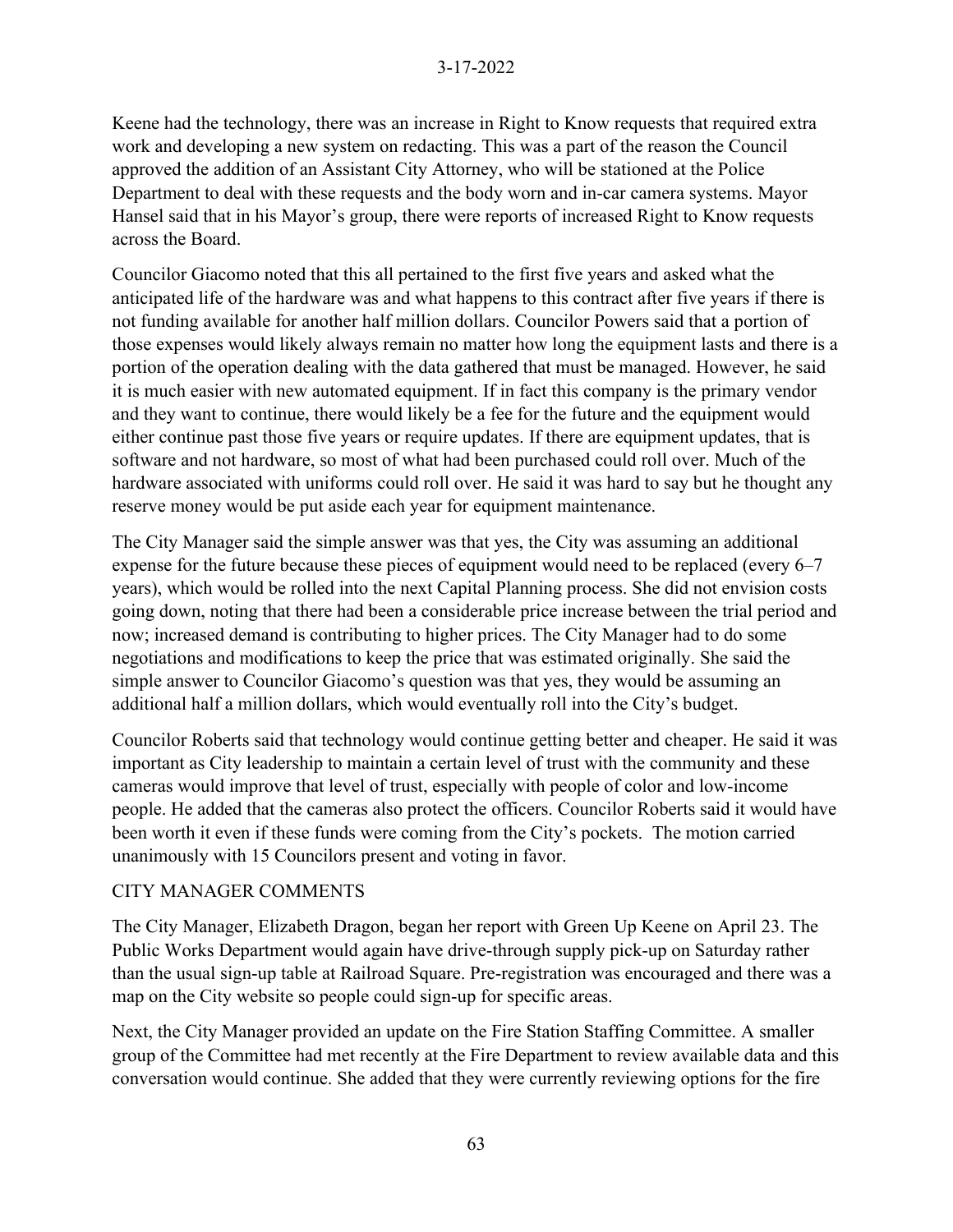prevention function with a vacancy in the fire prevention office due to Captain Bates' retirement. She anticipated initiating a recruitment process in the near future.

The City Manager said the City continued receiving assistance from two members of the State's Fire Marshall's office for the previous four weeks to address the backlog of open violations in the system related to assembly permits. They have also helped with life safety and building permit inspections. The City Manager continued reporting that the Community Development Department had also been assisting with plan reviews. She said they had been attempting to hire a temporary person through a contract for help while recruiting Captain Bates' replacement. She said the State Fire Marshalls Offices had been extremely helpful, but they obviously have other responsibilities and cannot substitute as a full-time inspector for Keene.

The City Manager said that with more inspections comes more violations. She said most property owners had been cooperative and willing to address violations, while others have been frustrated or even angered. However, unless there is an imminent life safety concern, the team is working with property owners to allow them time to come into compliance. Businesses with new permits that are anxious to open have also experienced delays that have caused them frustration. She said the community is accustomed to getting more immediate service, but because of necessary certifications, customers have had to wait until the next time the State Fire Marshall's office is here assisting us—usually the following week.

The City Manager said that a plan had been submitted by the Fire Chief for fire inspections and as Staff learn more they will continue modifying the plan as necessary. The Fire Inspection Program had been focused on utilizing limited Staff to conduct State required inspections, including assembly permits. The City Manager said she had already discussed with Council their concerns related to follow-up for those inspections and how the City is currently addressing open violations. Additionally, she said the Fire Marshall office work had also highlighted the need to address how life safety inspections in commercial and multifamily units are approached. Some of these properties have violations that will require property owners to make significant investments to come into compliance with Fire Codes. As she mentioned, as long as the violations do not present imminent life safety concerns then the team is working with property owners to allow them time to develop a plan to bring them into compliance. This will require additional followup and resources to monitor the goal of the inspection program, which is to gain compliance through support and education, not punitive measures. The City Manager will keep the Council updated on progress.

Next, the City Manager shared a flyer for an Arts Alive Community Workshop. Rural Design has been working with a team from Keene over the past several months to develop a design plan for the Keene Arts Core (previously the Arts Corridor). After a site visit and tour in November, virtual community workshops, and an afternoon of focus groups exploring ideas on Gilbo Avenue the City Manager said it was time for the design team (led by TBD Studios) to share their ideas and welcome feedback. Thus, on March 24 from 10:00 AM–12:00 PM there would be a community conversation hosted by Arts Alive. The designers would use feedback to create a clearer vision for the Keene Arts Core. The event is at the Colonial Theater and there are limited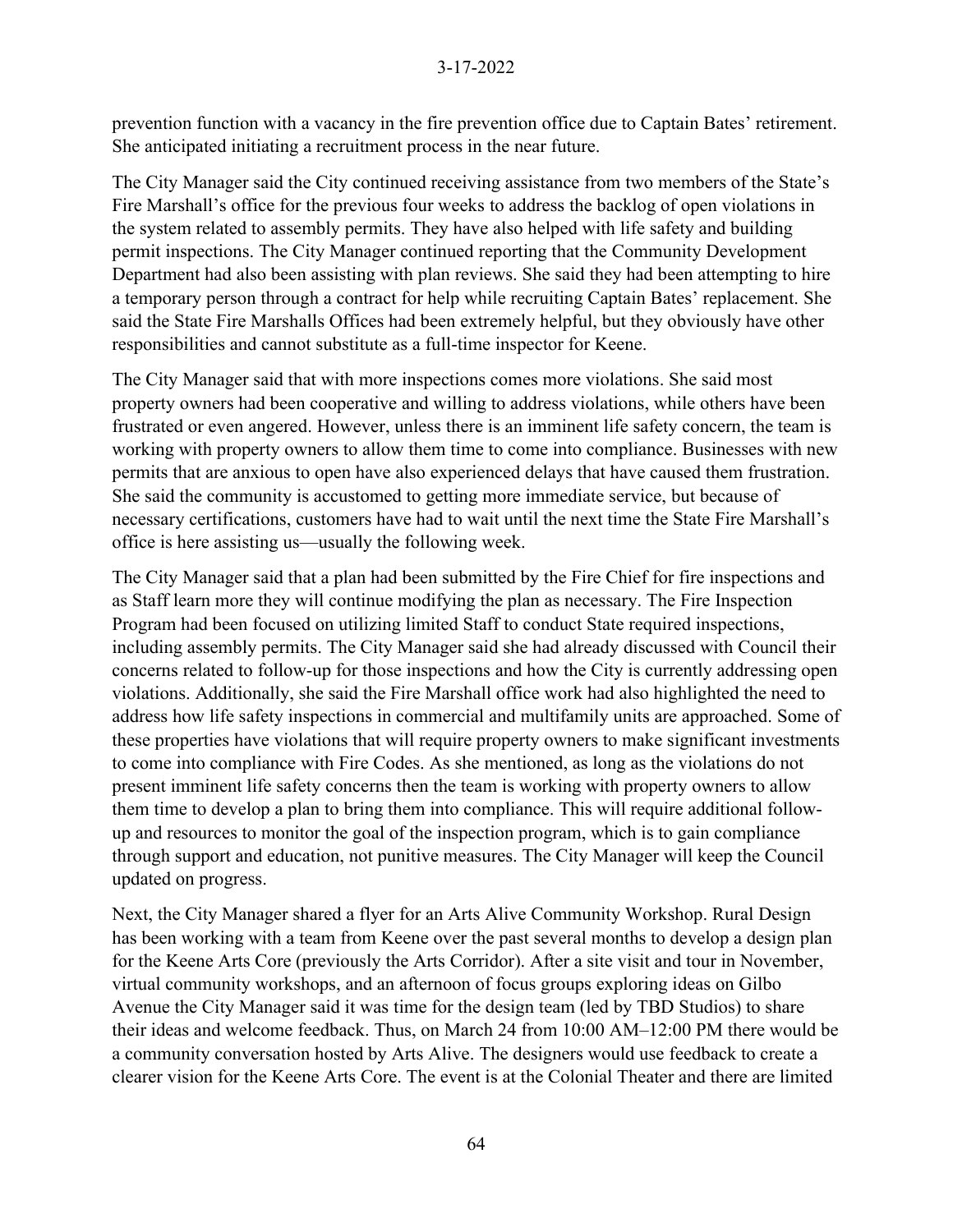seats available, so the City Manager suggested registering at artsalive.org. There is also a virtual attendance option.

Next, the City Manager said the City's branding project had begun. The branding consultants, Guide, would be in Keene on April 20–21 and there would be several opportunities for engagement, including a workshop with the Council on Wednesday April 20, tentatively at 6:00 PM at the Airport. The City Manager said this was a great opportunity to engage with the consultants and the project lead, Rebecca Landry, Assistance City Manager/IT Director.

The City Manager concluded her report by sharing a housing survey being conducted by the Southwest Regional Planning Commission. She said housing is a crucial topic for all of us and they launched an online survey to gather perspectives. The survey is intended to inform the preparation of an updated regional housing needs assessment. The City Manager encouraged everyone to take the survey available on the Southwest Regional Planning Commission's website.

# CITY OFFICER REPORT – CITY COUNCIL GOALS – CITY MANAGER

A memorandum read from the City Manager, identifying the City Council's Goals that were established at several workshops of late, and requesting that the City Council adopt the goals for 2022–2023.

A motion by Councilor Powers to adopt the City Council goals was duly seconded by Councilor Bosley. The motion carried unanimously with 15 Councilors present and voting in favor.

# CITY OFFICER REPORT – CREATION OF A PARKLET ORDINANCE – MAYOR **HANSEL**

With spring coming, the Mayor said this was timely, knowing that several businesses expressed interest in parklets throughout Covid-19 and some applications had been submitted. In order to expand the City's resources toward this and have the City Attorney take next steps in drafting an ordinance, the Mayor wanted Council consensus on if this was something they were interested in pursuing. He requested to hear opposition to considering parklets at this time.

Councilor Greenwald said there is not enough parking in town and advocating for parking is critical. He suggested talking about parklets once there was a parking deck. He cited the parking needs of second, third, and fourth floor occupants downtown. He said he knew where this was going but thought it was selfish.

Mayor Hansel said that if there was no consensus then Staff time would not be expended.

Councilor Filiault said that on paper, this seemed like a good idea coming out of the pandemic, when the goal was to help businesses. He said that Councilor Greenwald was correct that parking is limited downtown, and higher floor occupants need parking. Councilor Filiault's concern was that once it is allowed for one business, they all will want it and parking would really be depleted. He said it would be a legal nightmare and urged extreme caution.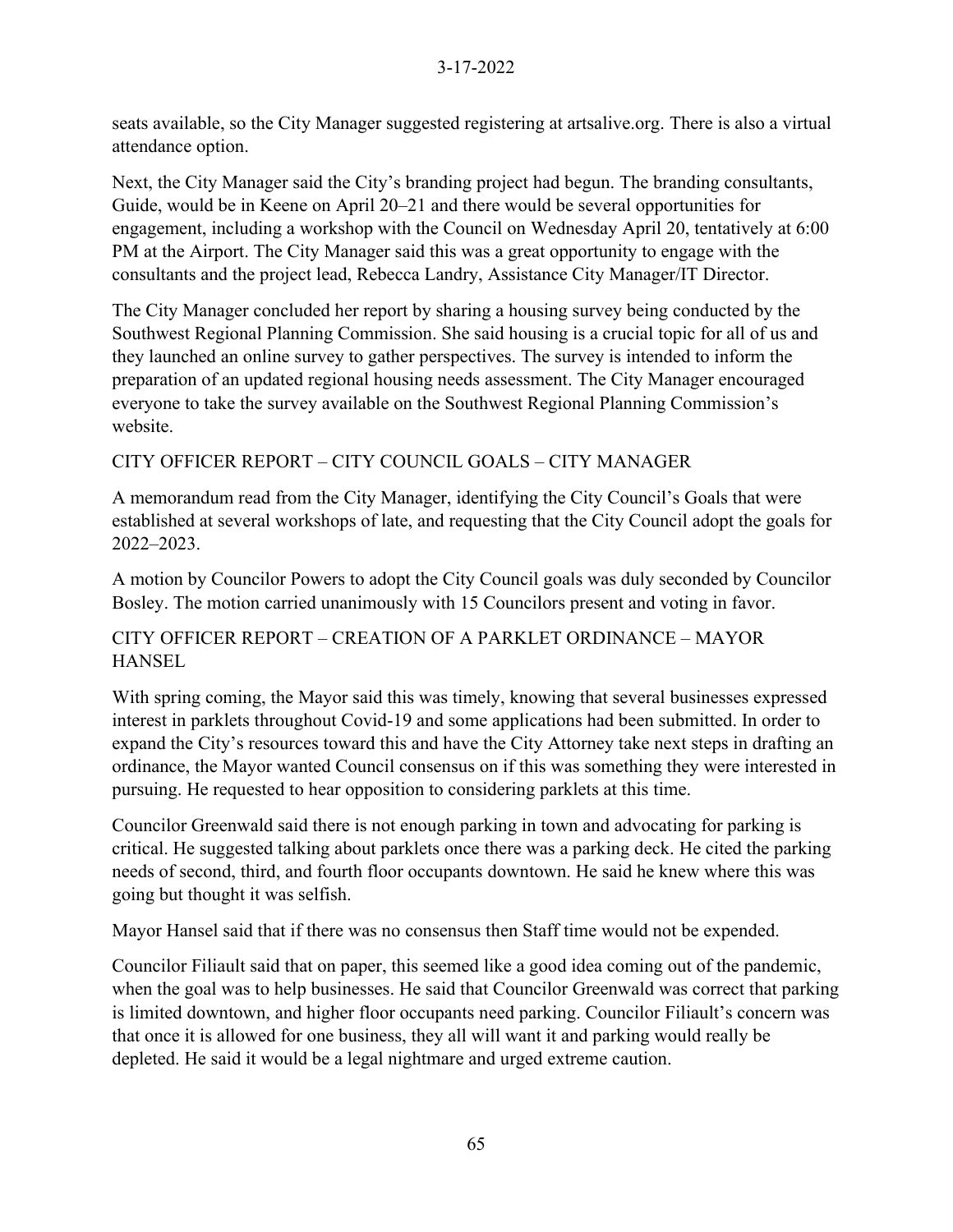Mayor Hansel said that if there was consensus, he requested that the PLD Committee consider an accelerated meeting schedule to accommodate a review and ultimate recommendation on the parklet ordinance on Wednesday, March 30 at 6:00 PM. Councilor Johnsen was thankful to see so many young people making requests and she did not want to shut that down before taking a good look at it.

The City Attorney said this helped him have some idea, but he wanted to ensure that they were not truncating the PLD discussion. He also wanted Councilors to understand that he would not be showing up to the next PLD meeting with a proposed ordinance because more time and discussion was needed to put this in place.

Councilor Filiault asked the City Attorney whether opening this up to one restaurant would lead to legal ramifications when another business is denied. The City Attorney replied that the challenge is in those details, which is why the ordinance would need to be as objective as possible. There have to be criteria built in to deal with questions of location and safety because the reality is there are some places in the City where this would not be appropriate. The Council must make those determinations so there is an objective basis on which to make a decision. Mayor Hansel said they would try to get through this as expeditiously as possible for the benefit of business owners, but it would not be rushed to the point that it is done incorrectly.

Councilor Bosley pointed out that Councilors would already be present at the next PLD meeting to help discuss this. Councilor Workman recalled the City doing work on this last year. The City Manager said that was correct, but that work was not related to an ordinance, but was about parameters around where a parklet could or could not work and other aspects to consider (sidewalk dimensions, parallel vs. straight parking, etc.). The Director of Public Works presented a framework for this last year and the City Manager said they would likely be guided by that same framework in this process. There are also challenges because this ordinance must interact with the parking ordinance. Thus, Council input was sought before the City Attorney did a lot of this work.

Mayor Hansel said he still argued that the previous work on this was under the emergency order and it is a different situation to reevaluate now. Mayor Hansel heard consensus and the City Attorney had enough information to begin work.

# REPORT – ACCEPTANCE OF DONATIONS – PARTNER CITY COMMITTEE

A memorandum read from the Finance Director, recommending that the following donations be accepted. The City Manager recognized the donations from the Partner City Committee resulting from last year's Taste of Keene event, with a total of \$572.95.

A motion by Councilor Powers to authorize the City Manager to do all things necessary to accept donations in the amount \$120, proceeds from raffle tickets and "Taste of Keene" fundraiser beer sales in the amount of \$452.95, a total of \$572.95 raised by the Partner City Committee in 2021 was duly seconded by Councilor Remy. The motion carried unanimously with 15 Councilors present and voting in favor. Mayor Hansel, the City Manager, and the City Council expressed their gratitude for this generosity.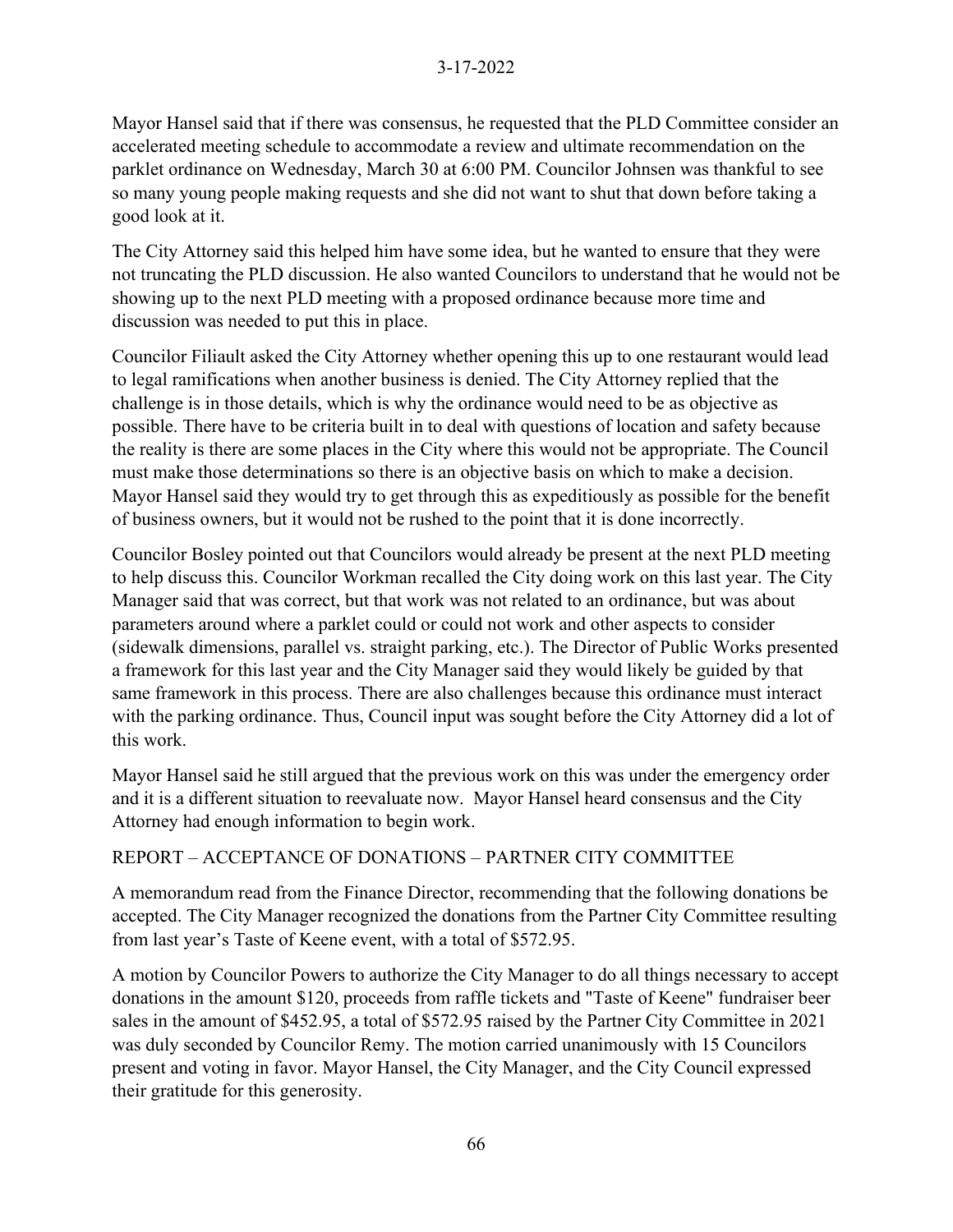### PB REPORT – PROPOSED CAPITAL IMPROVEMENT PLAN (CIP) FOR FY 2023–2029

A Planning Board report read indicating that the Capital Improvement Program for 2023-2029 is consistent with the Comprehensive Master Plan. The motion was seconded by David Orgaz and passed by unanimous vote. Mayor Hansel accepted the recommendation as informational.

### FOP REPORT – CAPITAL IMPROVEMENT PROGRAM FY 2023–2029

A Finance, Organization, and Personnel Committee report read, recommending the adoption of the Capital Improvement Plan for FY 2023-2029. A motion by Councilor Powers to adopt the Capital Improvement Plan for FY 2023–2029 was duly seconded by Councilor Remy. Discussion ensued. Mayor Hansel expressed his gratitude to City Staff for their hard work on this CIP. Councilor Williams thanked Staff for their hard work on the Sidewalk Improvement Plan and what he called a good down payment. The motion carried unanimously with 15 Councilors present and voting in favor.

## ORDINANCE FOR FIRST READING – RELATING TO STOP SIGNS – WASHINGTON AVENUE – ORDINANCE O-2022-03

A memorandum read from the City Engineer, recommending that Ordinance O-2022-03 be referred to the Municipal Services, Facilities, and Infrastructure Committee for consideration and a recommendation back to the Council. Mayor Hansel referred Ordinance O-2022-03 to the Municipal Services, Facilities, and Infrastructure Committee.

## RESOLUTIONS – RELATING TO THE APPROPRIATION OF FUNDS FOR THE WINCHESTER STREET BY-PASS PROJECT – RESOLUTIONS R-2022-03 & R-2022-04

A Finance, Organization, and Personnel Committee report read, recommending the adoption of Resolution R-2022-03. Mayor Hansel filed the report. A motion by Councilor Powers to adopt Resolution R-2022-03 was duly seconded by Councilor Remy.

Councilor Roberts recalled 18–19 years ago, when there was a \$70-80 million project that was going to handle a lot of these things, but said there was a lot of disagreement on the City Council at the time and in the end the money went to a different project. He said it was important to not make the same mistake. The motion carried unanimously on a roll call vote with 15 Councilors present and voting in favor.

A Finance, Organization, and Personnel Committee report read, recommending the adoption of Resolution R-2022-04. A motion by Councilor Powers to adopt Resolution R-2022-04 was duly seconded by Councilor Remy. Councilor Jones was happy to see the City following the Dig Once program established long ago. The motion carried unanimously on a roll call vote with 15 Councilors present and voting in favor.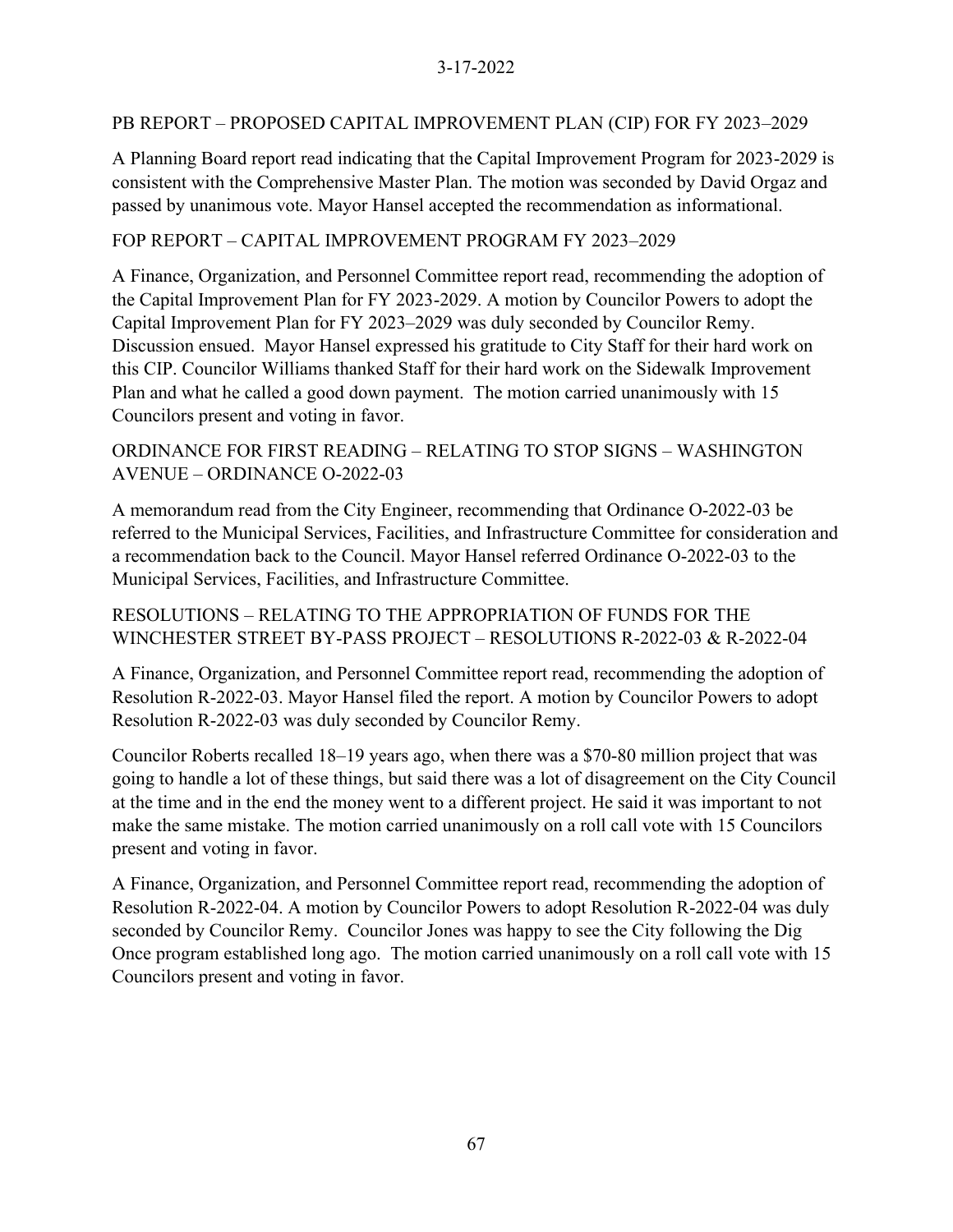# FOP REPORT – WINCHESTER STREET RECONSTRUCTION– CONSULTANT SELECTION FOR CONSTRUCTION ENGINEERING SERVICES – CITY ENGINEER; AND WINCHESTER STREET RECONSTRUCTION – DESIGN CONSULTANT SERVICES FOR CONSTRUCTION SUPPORT SERVICES – CITY ENGINEER

A Finance, Organization, and Personnel Committee report read, recommending that the City Manager be authorized to do all things necessary to negotiate and execute a professional service contract with Greenman-Pedersen, Inc., (GPI) for an amount not to exceed \$670,000 for Construction Engineering Services required for the Winchester Street Reconstruction Project. A motion by Councilor Powers to carry out the intent of the Committee report was duly seconded by Councilor Remy. The motion carried unanimously with 15 Councilors present and voting in favor.

A Finance, Organization, and Personnel Committee report read, recommending that the City Manager be authorized to do all things necessary to negotiate and execute a professional service contract with McFarland Johnson, Inc., for an amount not to exceed \$70,000 for Construction Support Services required for the Winchester Street Reconstruction Project. A motion by Councilor Powers to carry out the intent of the Committee report was duly seconded by Councilor Remy. The motion carried unanimously with 15 Councilors present and voting in favor.

# RESOLUTION – RELATING TO THE APPROPRIATION OF FUNDS FOR THE THOMPSON ROAD REPAIR AND STABILIZATION PROJECT – RESOLUTION R-2022-05

A Finance, Organization, and Personnel Committee report read, recommending the adoption of Resolution R-2022-05. Mayor Hansel filed the report. A motion by Councilor Powers to adopt Resolution R-2022-05 was duly seconded by Councilor Remy. The motion carried unanimously on a roll call vote with 15 Councilors present and voting in favor.

RESOLUTION – COUNCIL POLICY: RELATING TO THE LEGISLATIVE PROCESS – REOLUTION R-2022-06

A Finance, Organization, and Personnel Committee report read, recommending the adoption of Resolution R-2022-06 and the rescission of the previous Council policy on Legislative process, Resolution R-2015-10.

A motion by Councilor Powers to adopt Resolution R-2022-06 and the recission of Resolution R-2015-10 was duly seconded by Councilor Remy.

Councilor Greenwald said this was an important topic and while this was not time sensitive, he was getting wary. He wanted to table this so the Council could have a more spirited discussion at the next meeting.

A motion by Councilor Greenwald to table this agenda item until the April 7, 2022 meeting was duly seconded by Councilor Powers and the motion carried on a 12–3 roll call vote. Councilors Remy, Jones, and Giacomo voted in the minority.